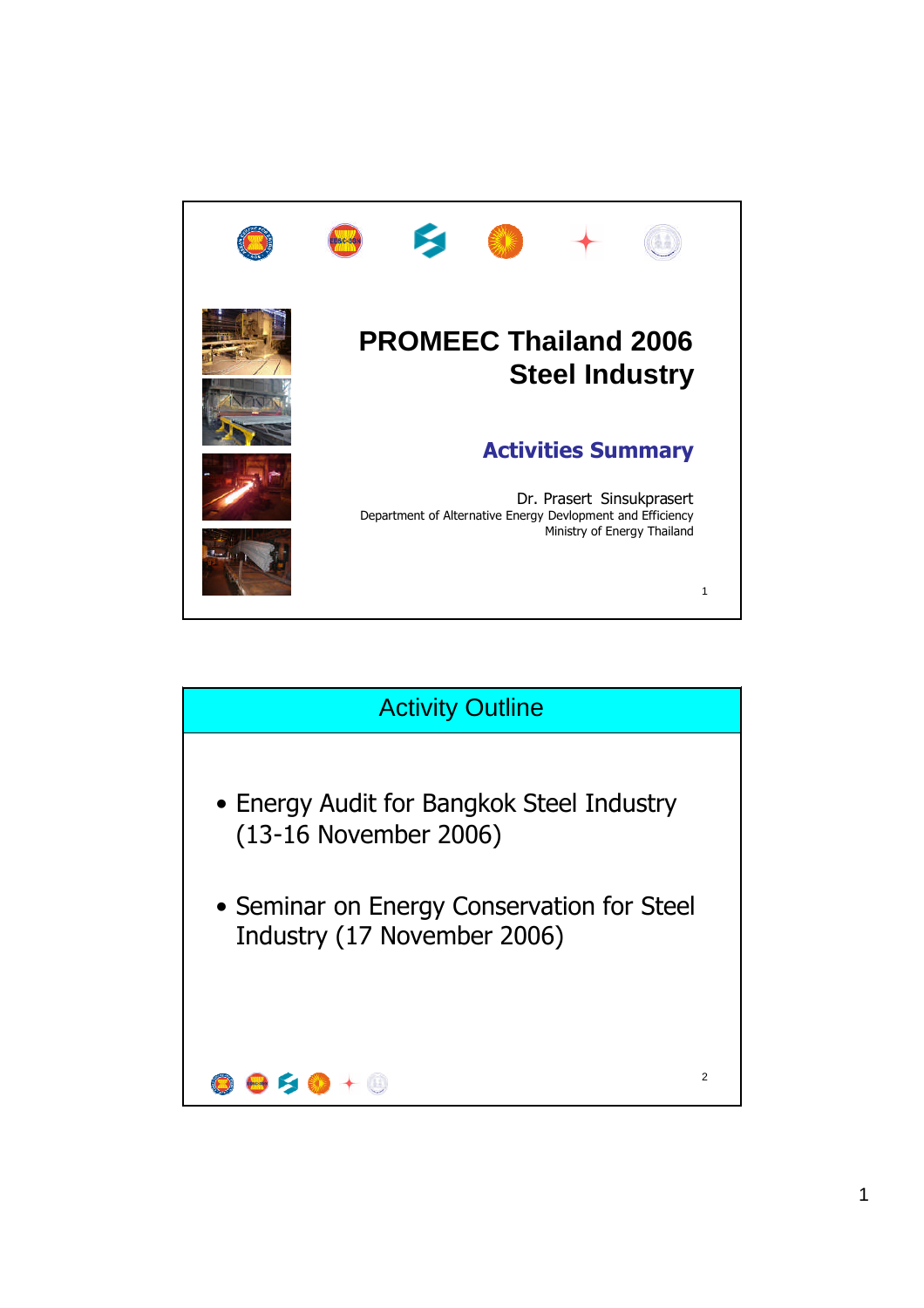## Energy Audit- Bangkok Steel Industry



## **CONCREAT REINFORCED STEEL : DEFORM BAR & ROUND BAR**

## **Audit Team**

- BSI Engineers
- DEDE Staffs
- Energy Engineers from Private Sector

## **ECCJ Experts**

 $0050 + 0$ 

|  | • Mr. Hideyuki | Tanaka   |
|--|----------------|----------|
|  | • Mr. Kokichi  | Takoda I |





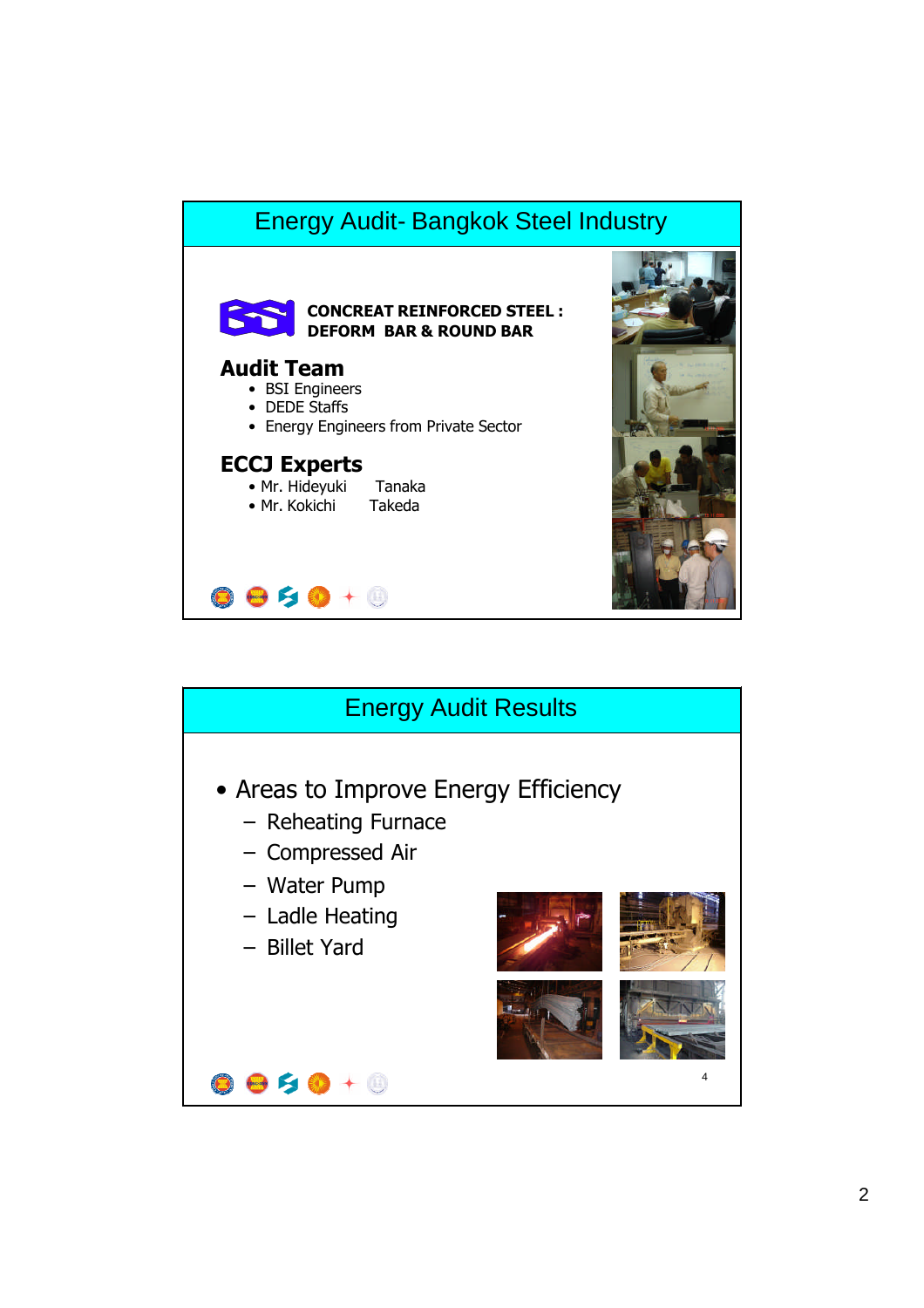